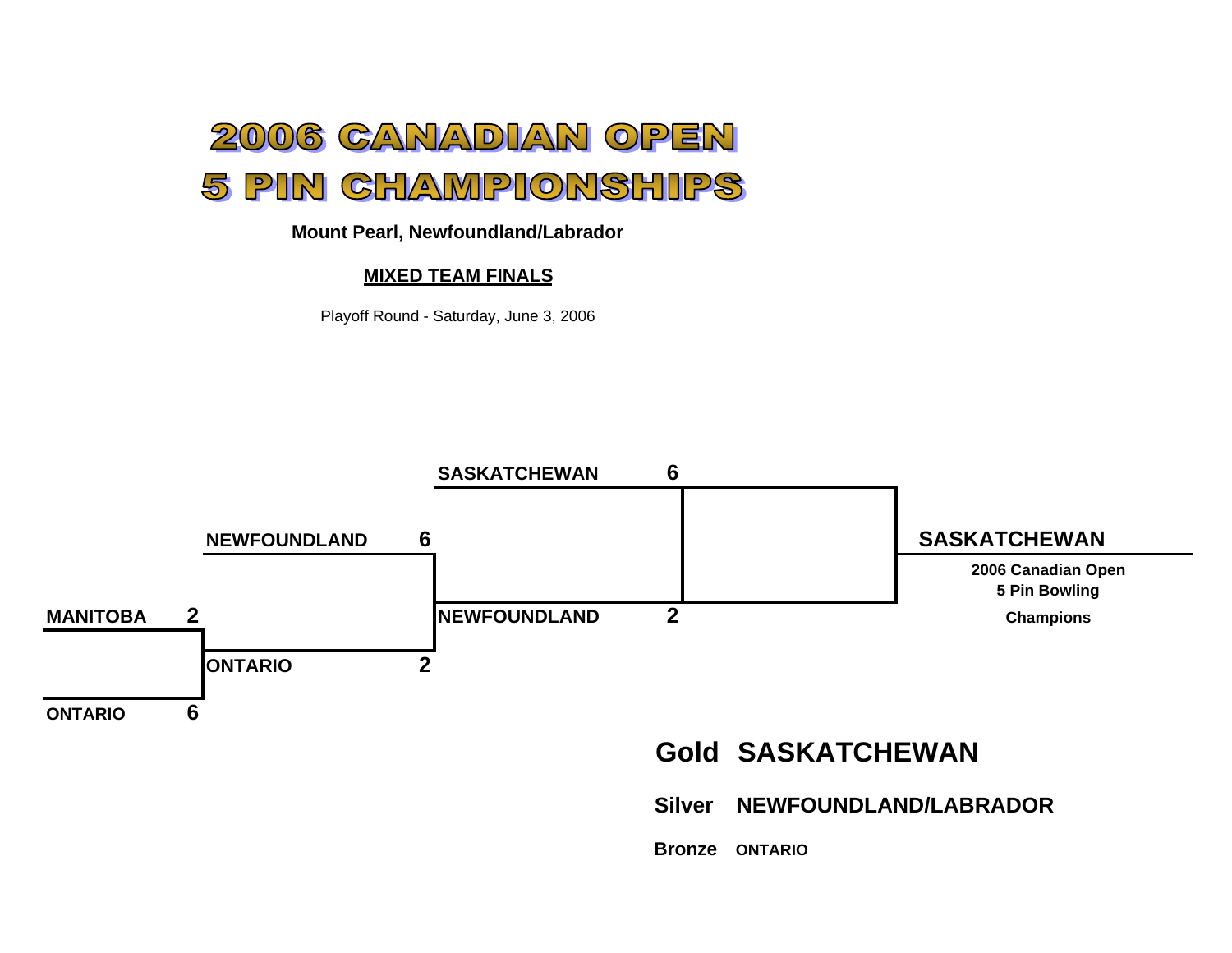

# **MOUNT PEARL, NEWFOUNDLAND/LABRADOR**

# **MANITOBA**

| $\mathbf 2$<br>$\mathbf{2}$<br>4<br>3<br>3<br>1<br>$\overline{541}$<br>219.0<br>219<br>219<br>641<br>229<br>252<br>Score<br>Score<br>Chris Monchak<br>Chantal Papineau<br>10<br>10<br>10<br>10<br>Frames<br>Frames<br>0.0<br>0.0<br>0.0<br>0.0<br>Points<br>Points<br>542<br>60<br>300.0<br>642<br>271<br>216<br>60<br>Score<br>Score<br>Ferne Wendel<br>Karen Born<br>10<br>2<br>2<br>10<br>Frames<br>Frames<br>0.0<br>0.0<br>0.0<br>1.0<br>Points<br>Points<br>201.3<br>543<br>161<br>643<br>161<br>252<br>274<br>Score<br>Score<br>Deanna Barbour<br><b>Tracy Smith</b><br>10<br>8<br>8<br>10<br>Frames<br>Frames<br>0.0<br>0.0<br>1.0<br>1.0<br>Points<br>Points<br>544<br>265<br>0.0<br>644<br>255<br>265<br>249<br>Score<br>Score<br>Jim Llewellyn, Jr.<br>10<br>Sean Westhaver<br>10<br>10<br>10<br>Frames<br>Frames<br>1.0<br>1.0<br>0.0<br>0.0<br>Points<br>Points<br>254.0<br>645<br>545<br>254<br>254<br>274<br>221<br>Score<br>Score<br>Matt Turanski<br>10<br>10<br>Dave Pendlebury<br>10<br>10<br>Frames<br>Frames<br>0.0<br>0.0<br>1.0<br>1.0<br>Points<br>Points<br>$\overline{546}$<br>255<br>255.0<br>646<br>255<br>Score<br>Score<br><b>Wesley Payne</b><br>10<br>10<br>Marc Papineau<br>Frames<br>Frames<br>1.0<br>1.0<br>Points<br>Points<br>1214<br>1214<br>242.8<br>1275 1218<br>0<br>0<br>0<br>0<br><b>Total Score</b><br>0<br><b>Total Score</b><br>50<br>0<br>50<br>0<br>50<br>50<br>0<br>0<br>$\mathbf 0$<br><b>Total Frames</b><br><b>Total Frames</b><br>$\overline{2}$<br>2<br>$\overline{0}$<br>2<br>3<br>$\mathbf 0$<br>0<br>$\mathbf 0$<br>$\Omega$<br><b>Match Points</b><br><b>Match Points</b><br>0.0<br>0.0<br>0.0<br>0.0<br>0.0<br>0.0<br>0.0<br>0.0<br>3.0<br><b>Game Points</b><br><b>Game Points</b><br>2.0<br>0.0<br>0.0<br>0.0<br>6.0<br>2.0<br>0.0<br>0.0<br>2.0<br><b>Total Points</b><br><b>Total Points</b><br>ON<br><b>NL</b><br><b>MB</b><br><b>Opponents</b><br><b>Opponents</b><br>1275<br>1275.0<br>1214 1286<br><b>Total Score</b><br><b>Total Score</b><br>6.0<br>6.0<br>2.0<br>6.0<br><b>Total Points Won</b><br><b>Total Points Won</b> | <b>NAME</b> | <b>GAME</b> |  | <b>TOTAL AVERAGE</b> | <b>NAME</b> |  | <b>GAME</b> | <b>TOTAL</b> |  |        |
|-------------------------------------------------------------------------------------------------------------------------------------------------------------------------------------------------------------------------------------------------------------------------------------------------------------------------------------------------------------------------------------------------------------------------------------------------------------------------------------------------------------------------------------------------------------------------------------------------------------------------------------------------------------------------------------------------------------------------------------------------------------------------------------------------------------------------------------------------------------------------------------------------------------------------------------------------------------------------------------------------------------------------------------------------------------------------------------------------------------------------------------------------------------------------------------------------------------------------------------------------------------------------------------------------------------------------------------------------------------------------------------------------------------------------------------------------------------------------------------------------------------------------------------------------------------------------------------------------------------------------------------------------------------------------------------------------------------------------------------------------------------------------------------------------------------------------------------------------------------------------------------------------------------------------------------------------------------------------------------------------------------------------------------------------------------------------------------------------|-------------|-------------|--|----------------------|-------------|--|-------------|--------------|--|--------|
| 481<br>20                                                                                                                                                                                                                                                                                                                                                                                                                                                                                                                                                                                                                                                                                                                                                                                                                                                                                                                                                                                                                                                                                                                                                                                                                                                                                                                                                                                                                                                                                                                                                                                                                                                                                                                                                                                                                                                                                                                                                                                                                                                                                       |             |             |  |                      |             |  |             |              |  |        |
|                                                                                                                                                                                                                                                                                                                                                                                                                                                                                                                                                                                                                                                                                                                                                                                                                                                                                                                                                                                                                                                                                                                                                                                                                                                                                                                                                                                                                                                                                                                                                                                                                                                                                                                                                                                                                                                                                                                                                                                                                                                                                                 |             |             |  |                      |             |  |             |              |  |        |
|                                                                                                                                                                                                                                                                                                                                                                                                                                                                                                                                                                                                                                                                                                                                                                                                                                                                                                                                                                                                                                                                                                                                                                                                                                                                                                                                                                                                                                                                                                                                                                                                                                                                                                                                                                                                                                                                                                                                                                                                                                                                                                 |             |             |  |                      |             |  |             |              |  |        |
|                                                                                                                                                                                                                                                                                                                                                                                                                                                                                                                                                                                                                                                                                                                                                                                                                                                                                                                                                                                                                                                                                                                                                                                                                                                                                                                                                                                                                                                                                                                                                                                                                                                                                                                                                                                                                                                                                                                                                                                                                                                                                                 |             |             |  |                      |             |  |             |              |  | 0.0    |
|                                                                                                                                                                                                                                                                                                                                                                                                                                                                                                                                                                                                                                                                                                                                                                                                                                                                                                                                                                                                                                                                                                                                                                                                                                                                                                                                                                                                                                                                                                                                                                                                                                                                                                                                                                                                                                                                                                                                                                                                                                                                                                 |             |             |  |                      |             |  |             |              |  | 487    |
|                                                                                                                                                                                                                                                                                                                                                                                                                                                                                                                                                                                                                                                                                                                                                                                                                                                                                                                                                                                                                                                                                                                                                                                                                                                                                                                                                                                                                                                                                                                                                                                                                                                                                                                                                                                                                                                                                                                                                                                                                                                                                                 |             |             |  |                      |             |  |             |              |  | 20     |
|                                                                                                                                                                                                                                                                                                                                                                                                                                                                                                                                                                                                                                                                                                                                                                                                                                                                                                                                                                                                                                                                                                                                                                                                                                                                                                                                                                                                                                                                                                                                                                                                                                                                                                                                                                                                                                                                                                                                                                                                                                                                                                 |             |             |  |                      |             |  |             |              |  | 1.0    |
|                                                                                                                                                                                                                                                                                                                                                                                                                                                                                                                                                                                                                                                                                                                                                                                                                                                                                                                                                                                                                                                                                                                                                                                                                                                                                                                                                                                                                                                                                                                                                                                                                                                                                                                                                                                                                                                                                                                                                                                                                                                                                                 |             |             |  |                      |             |  |             |              |  | 526    |
|                                                                                                                                                                                                                                                                                                                                                                                                                                                                                                                                                                                                                                                                                                                                                                                                                                                                                                                                                                                                                                                                                                                                                                                                                                                                                                                                                                                                                                                                                                                                                                                                                                                                                                                                                                                                                                                                                                                                                                                                                                                                                                 |             |             |  |                      |             |  |             |              |  | 20     |
|                                                                                                                                                                                                                                                                                                                                                                                                                                                                                                                                                                                                                                                                                                                                                                                                                                                                                                                                                                                                                                                                                                                                                                                                                                                                                                                                                                                                                                                                                                                                                                                                                                                                                                                                                                                                                                                                                                                                                                                                                                                                                                 |             |             |  |                      |             |  |             |              |  | 2.0    |
|                                                                                                                                                                                                                                                                                                                                                                                                                                                                                                                                                                                                                                                                                                                                                                                                                                                                                                                                                                                                                                                                                                                                                                                                                                                                                                                                                                                                                                                                                                                                                                                                                                                                                                                                                                                                                                                                                                                                                                                                                                                                                                 |             |             |  |                      |             |  |             |              |  | 504    |
|                                                                                                                                                                                                                                                                                                                                                                                                                                                                                                                                                                                                                                                                                                                                                                                                                                                                                                                                                                                                                                                                                                                                                                                                                                                                                                                                                                                                                                                                                                                                                                                                                                                                                                                                                                                                                                                                                                                                                                                                                                                                                                 |             |             |  |                      |             |  |             |              |  | 20     |
|                                                                                                                                                                                                                                                                                                                                                                                                                                                                                                                                                                                                                                                                                                                                                                                                                                                                                                                                                                                                                                                                                                                                                                                                                                                                                                                                                                                                                                                                                                                                                                                                                                                                                                                                                                                                                                                                                                                                                                                                                                                                                                 |             |             |  |                      |             |  |             |              |  | 0.0    |
|                                                                                                                                                                                                                                                                                                                                                                                                                                                                                                                                                                                                                                                                                                                                                                                                                                                                                                                                                                                                                                                                                                                                                                                                                                                                                                                                                                                                                                                                                                                                                                                                                                                                                                                                                                                                                                                                                                                                                                                                                                                                                                 |             |             |  |                      |             |  |             |              |  | 495    |
|                                                                                                                                                                                                                                                                                                                                                                                                                                                                                                                                                                                                                                                                                                                                                                                                                                                                                                                                                                                                                                                                                                                                                                                                                                                                                                                                                                                                                                                                                                                                                                                                                                                                                                                                                                                                                                                                                                                                                                                                                                                                                                 |             |             |  |                      |             |  |             |              |  | 20     |
|                                                                                                                                                                                                                                                                                                                                                                                                                                                                                                                                                                                                                                                                                                                                                                                                                                                                                                                                                                                                                                                                                                                                                                                                                                                                                                                                                                                                                                                                                                                                                                                                                                                                                                                                                                                                                                                                                                                                                                                                                                                                                                 |             |             |  |                      |             |  |             |              |  | 2.0    |
|                                                                                                                                                                                                                                                                                                                                                                                                                                                                                                                                                                                                                                                                                                                                                                                                                                                                                                                                                                                                                                                                                                                                                                                                                                                                                                                                                                                                                                                                                                                                                                                                                                                                                                                                                                                                                                                                                                                                                                                                                                                                                                 |             |             |  |                      |             |  |             |              |  | 0      |
|                                                                                                                                                                                                                                                                                                                                                                                                                                                                                                                                                                                                                                                                                                                                                                                                                                                                                                                                                                                                                                                                                                                                                                                                                                                                                                                                                                                                                                                                                                                                                                                                                                                                                                                                                                                                                                                                                                                                                                                                                                                                                                 |             |             |  |                      |             |  |             |              |  | 0      |
|                                                                                                                                                                                                                                                                                                                                                                                                                                                                                                                                                                                                                                                                                                                                                                                                                                                                                                                                                                                                                                                                                                                                                                                                                                                                                                                                                                                                                                                                                                                                                                                                                                                                                                                                                                                                                                                                                                                                                                                                                                                                                                 |             |             |  |                      |             |  |             |              |  | 0.0    |
|                                                                                                                                                                                                                                                                                                                                                                                                                                                                                                                                                                                                                                                                                                                                                                                                                                                                                                                                                                                                                                                                                                                                                                                                                                                                                                                                                                                                                                                                                                                                                                                                                                                                                                                                                                                                                                                                                                                                                                                                                                                                                                 |             |             |  |                      |             |  |             |              |  |        |
|                                                                                                                                                                                                                                                                                                                                                                                                                                                                                                                                                                                                                                                                                                                                                                                                                                                                                                                                                                                                                                                                                                                                                                                                                                                                                                                                                                                                                                                                                                                                                                                                                                                                                                                                                                                                                                                                                                                                                                                                                                                                                                 |             |             |  |                      |             |  |             |              |  | 2493   |
|                                                                                                                                                                                                                                                                                                                                                                                                                                                                                                                                                                                                                                                                                                                                                                                                                                                                                                                                                                                                                                                                                                                                                                                                                                                                                                                                                                                                                                                                                                                                                                                                                                                                                                                                                                                                                                                                                                                                                                                                                                                                                                 |             |             |  |                      |             |  |             |              |  | 100    |
|                                                                                                                                                                                                                                                                                                                                                                                                                                                                                                                                                                                                                                                                                                                                                                                                                                                                                                                                                                                                                                                                                                                                                                                                                                                                                                                                                                                                                                                                                                                                                                                                                                                                                                                                                                                                                                                                                                                                                                                                                                                                                                 |             |             |  |                      |             |  |             |              |  | 5      |
|                                                                                                                                                                                                                                                                                                                                                                                                                                                                                                                                                                                                                                                                                                                                                                                                                                                                                                                                                                                                                                                                                                                                                                                                                                                                                                                                                                                                                                                                                                                                                                                                                                                                                                                                                                                                                                                                                                                                                                                                                                                                                                 |             |             |  |                      |             |  |             |              |  | 3.0    |
|                                                                                                                                                                                                                                                                                                                                                                                                                                                                                                                                                                                                                                                                                                                                                                                                                                                                                                                                                                                                                                                                                                                                                                                                                                                                                                                                                                                                                                                                                                                                                                                                                                                                                                                                                                                                                                                                                                                                                                                                                                                                                                 |             |             |  |                      |             |  |             |              |  | 8.0    |
|                                                                                                                                                                                                                                                                                                                                                                                                                                                                                                                                                                                                                                                                                                                                                                                                                                                                                                                                                                                                                                                                                                                                                                                                                                                                                                                                                                                                                                                                                                                                                                                                                                                                                                                                                                                                                                                                                                                                                                                                                                                                                                 |             |             |  |                      |             |  |             |              |  |        |
|                                                                                                                                                                                                                                                                                                                                                                                                                                                                                                                                                                                                                                                                                                                                                                                                                                                                                                                                                                                                                                                                                                                                                                                                                                                                                                                                                                                                                                                                                                                                                                                                                                                                                                                                                                                                                                                                                                                                                                                                                                                                                                 |             |             |  |                      |             |  |             |              |  | 2500.0 |
|                                                                                                                                                                                                                                                                                                                                                                                                                                                                                                                                                                                                                                                                                                                                                                                                                                                                                                                                                                                                                                                                                                                                                                                                                                                                                                                                                                                                                                                                                                                                                                                                                                                                                                                                                                                                                                                                                                                                                                                                                                                                                                 |             |             |  |                      |             |  |             |              |  | 8.0    |

#### **ONTARIO**

| <b>NAME</b>         |        |                |     | <b>GAME</b> |          |                | <b>TOTAL AVERAGE</b> | <b>NAME</b>         |        |           |                | <b>GAME</b> |          | <b>TOTAL</b> | <b>AVERAGE</b> |
|---------------------|--------|----------------|-----|-------------|----------|----------------|----------------------|---------------------|--------|-----------|----------------|-------------|----------|--------------|----------------|
|                     |        |                |     | 3           | 4        |                |                      |                     |        |           | $\mathbf 2$    | 3           |          |              |                |
| 541                 | Score  | 219            |     |             |          | 219            | 219.0                | 641                 | Score  | 229       | 252            |             |          | 481          | 240.5          |
| s Monchak           | Frames | 10             |     |             |          | 10             |                      | Chantal Papineau    | Frames | 10        | 10             |             |          | 20           |                |
|                     | Points | 0.0            |     |             |          | 0.0            |                      |                     | Points | 0.0       | 0.0            |             |          | 0.0          |                |
| 542                 | Score  | 60             |     |             |          | 60             | 300.0                | 642                 | Score  | 271       | 216            |             |          | 487          | 243.5          |
| ren Born            | Frames | $\overline{2}$ |     |             |          | 2              |                      | Ferne Wendel        | Frames | 10        | 10             |             |          | 20           |                |
|                     | Points | 0.0            |     |             |          | 0.0            |                      |                     | Points | 1.0       | 0.0            |             |          | 1.0          |                |
| 543                 | Score  | 161            |     |             |          | 161            | 201.3                | 643                 | Score  | 252       | 274            |             |          | 526          | 263.0          |
| ına Barbour         | Frames | 8              |     |             |          | 8              |                      | <b>Tracy Smith</b>  | Frames | 10        | 10             |             |          | 20           |                |
|                     | Points | 0.0            |     |             |          | 0.0            |                      |                     | Points | 1.0       | 1.0            |             |          | 2.0          |                |
| 544                 | Score  | 265            |     |             |          | 265            | 0.0                  | 644                 | Score  | 249       | 255            |             |          | 504          | 252.0          |
| lewellyn, Jr.       | Frames | 10             |     |             |          | 10             |                      | Sean Westhaver      | Frames | 10        | 10             |             |          | 20           |                |
|                     | Points | 1.0            |     |             |          | 1.0            |                      |                     | Points | 0.0       | 0.0            |             |          | 0.0          |                |
| 545                 | Score  | 254            |     |             |          | 254            | 254.0                | 645                 | Score  | 274       | 221            |             |          | 495          | 247.5          |
| t Turanski          | Frames | 10             |     |             |          | 10             |                      | Dave Pendlebury     | Frames | 10        | 10             |             |          | 20           |                |
|                     | Points | 0.0            |     |             |          | 0.0            |                      |                     | Points | 1.0       | 1.0            |             |          | 2.0          |                |
| 546                 | Score  | 255            |     |             |          | 255            | 255.0                | 646                 | Score  |           |                |             |          | 0            | #DIV/0!        |
| ley Payne           | Frames | 10             |     |             |          | 10             |                      | Marc Papineau       | Frames |           |                |             |          | 0            |                |
|                     | Points | 1.0            |     |             |          | 1.0            |                      |                     | Points |           |                |             |          | 0.0          |                |
|                     |        |                |     |             |          |                |                      |                     |        |           |                |             |          |              |                |
| <b>Total Score</b>  |        | 1214           | 0   | 0           | 0        | 1214           | 242.8                | <b>Total Score</b>  |        |           | 1275 1218      | 0           | 0        | 2493         | 249.3          |
| <b>Total Frames</b> |        | 50             | 0   | 0           | 0        | 50             |                      | <b>Total Frames</b> |        | 50        | 50             | 0           | 0        | 100          |                |
| <b>Match Points</b> |        | 2              | 0   | 0           | $\Omega$ | $\overline{2}$ |                      | <b>Match Points</b> |        | 3         | $\overline{2}$ | $\Omega$    | $\Omega$ | 5            |                |
| <b>Game Points</b>  |        | 0.0            | 0.0 | 0.0         | 0.0      | 0.0            |                      | <b>Game Points</b>  |        | 3.0       | 0.0            | 0.0         | 0.0      | 3.0          |                |
| <b>Total Points</b> |        | 2.0            | 0.0 | 0.0         | 0.0      | 2.0            |                      | <b>Total Points</b> |        | 6.0       | 2.0            | 0.0         | 0.0      | 8.0          |                |
| <b>Opponents</b>    |        | ON             |     |             |          |                |                      | <b>Opponents</b>    |        | <b>MB</b> | <b>NL</b>      |             |          |              |                |